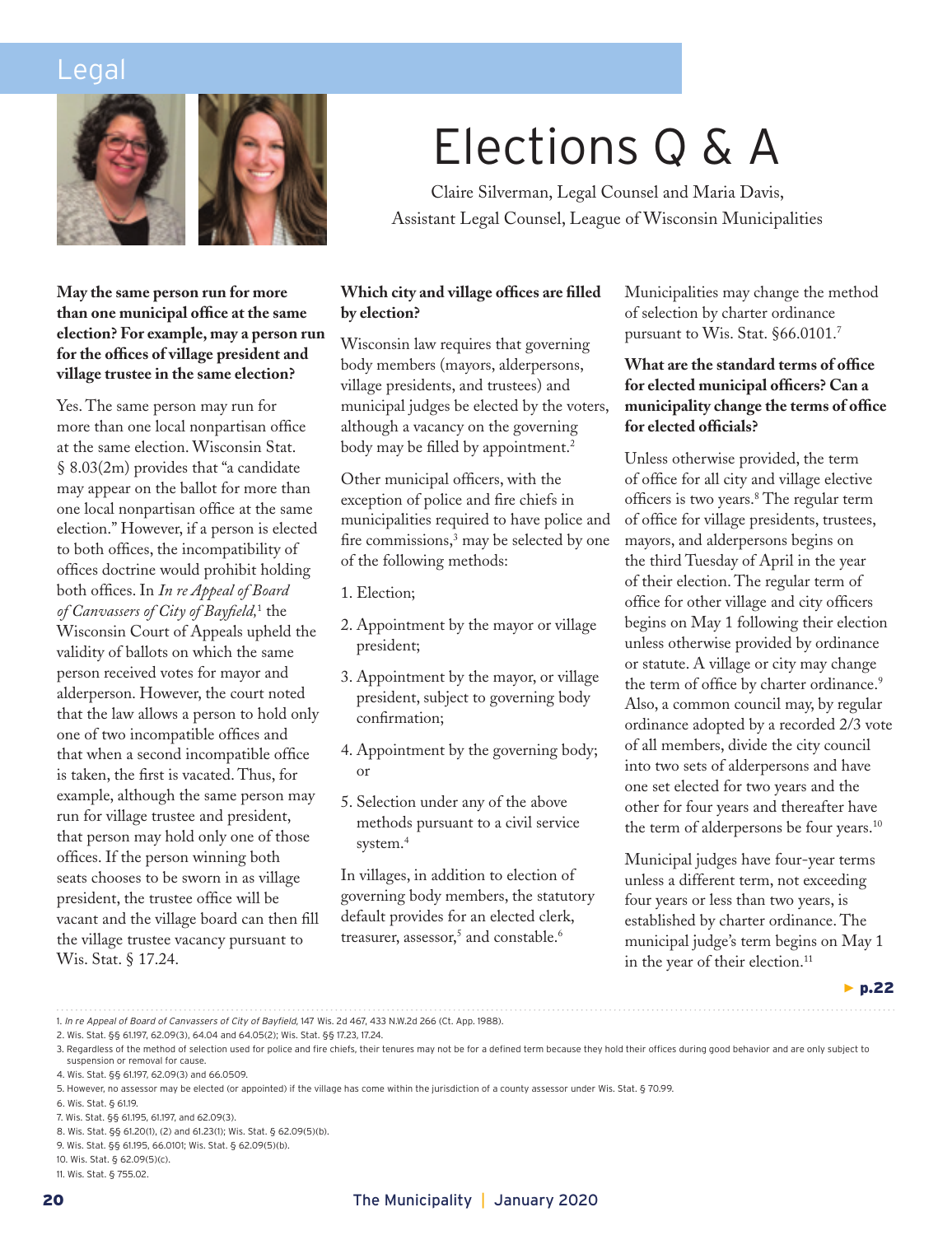## Legal

#### **When is a referendum advisory and when is it binding? When must a municipality hold a binding referendum? When can a municipality hold an advisory referendum?**

Generally, a referendum is advisory unless there is a statutory or local requirement that makes it binding. Examples of statutory requirements to hold a binding referendum include the following: petitions for annexation by referendum (Wis. Stat. §§ 66.0203(2) and 66.0211), referendum to exceed levy limit (Wis. Stat. § 66.0602(4)), and issuing bonds for purposes other than those listed in Wis. Stat. § 67.05(5).

Although no specific statutory provision authorizes municipalities to conduct advisory referenda,<sup>12</sup> the broad grant of statutory home rule power to villages (Wis. Stat.  $\S$  61.34) and cities (Wis. Stat.  $\S$  62.11(5)) alleviates the need for a specific grant. In past opinions the League has consistently concluded that municipal governing bodies may submit advisory referenda to the electors and the results of such referenda are, by their very nature, not binding on the governing body.13

Although no statutes specifically govern advisory referenda, state law contemplates advisory referenda. Wisconsin Stat. § 8.06 provides that municipalities may call special elections for any purpose authorized by law and § 5.02(16s) defines "referendum" as "an election at which an advisory, validating or ratifying question is submitted to the electorate." Additionally, the Wisconsin Supreme Court has by implication recognized the existence of advisory referenda in the various cases in which it has invalidated attempts at direct

legislation under § 9.20 and declared that they have the force only of advisory referenda.14

Although various other sections refer to referenda, such as §§ 5.64(2) (referendum ballot) and 7.15(2)(d) (clerk's duties when a municipality conducts a referendum), municipal advisory referenda are not explicitly covered by the statutes. In the past, the League has opined that, since there are no specific provisions concerning municipal advisory referenda, a municipality may hold such a referendum whenever it pleases and may follow whatever notice and ballot form it chooses. However, the Wisconsin Elections Commission (WEC) stated the following in a July 4, 2018 communication to clerks summarizing guidance that the WEC and its predecessor agencies, the Government Accountability Board and the State Elections Board, have provided to local election officials regarding advisory referendum petitions and elections:15

An advisory referendum election is a public election subject to all of the procedural requirements as other elections, including the posting and publication of election notices; responsibilities of clerks, special voting deputies and election inspectors; absentee ballot procedures; use of electronic voting equipment; and canvassing of election results. Specifically, Wis. Stat. § 5.64(2) governs the form of the referendum ballot. Also, in the case of an advisory referendum that is not scheduled on the date of a regular election, Wis. Stat. § 8.55 governs election notice requirements for a special referendum.

#### **Is a village or city required to hold a referendum election on an issue merely because a resident or group of residents requests one by petition?**

No. The instances in which a resident or resident group may compel a governing body to hold a referendum election using a petition or otherwise are limited to those circumstances specified by state law or local ordinance. For example, state law requires a referendum be held in some annexation actions if a sufficient number of qualified petitioners file a referendum petition.16 Likewise, a referendum would result from a proper petition for direct legislation (see Elections 593 for an in-depth discussion of direct legislation petitions) and the governing body's failure or refusal to adopt the proposed ordinance or resolution.<sup>17</sup> In the absence of a specific statute such as these or a local ordinance, a governing body has no legal obligation to hold a referendum election on an issue solely because residents request one by petition.

#### **What is a charter ordinance and how does a municipality adopt one?**

A charter ordinance creates or revises any part of the charter of a city or village. Charter ordinances are used when a municipality elects not to be governed by state laws relating to its local affairs and government, other than laws enacted by the legislature that are of statewide concern and with uniformity affect every city and village.18 In Wisconsin, the general city charter law is Chapter 62 of the Wisconsin Statutes (specifically, §§ 62.01-62.26) and applies to all cities except Milwaukee, which has a special charter. The village charter law is Chapter 61 and applies to all villages.



14. *See, e.g., Landt v. City of Wisconsin Dells,* 30 Wis. 2d 470, 141 N.W.2d 245 (1966).

- 16. Wis. Stat. § 66.0217(3).
- 17. Wis. Stat. § 9.20(4).
- 18. Wis. Stat. § 66.0101(1m), (4).

<sup>12.</sup> In contrast, Wis. Stat. § 59.07(67) expressly authorizes counties to conduct a countrywide referendum for advisory purposes.

<sup>13.</sup> See Elections 565, 578, 593 and Powers of Municipalities 730.

<sup>15.</sup> See WEC Advisory Referendum Petitions Frequently Asked Questions 6 available online at https://elections.wi.gov/node/5919.